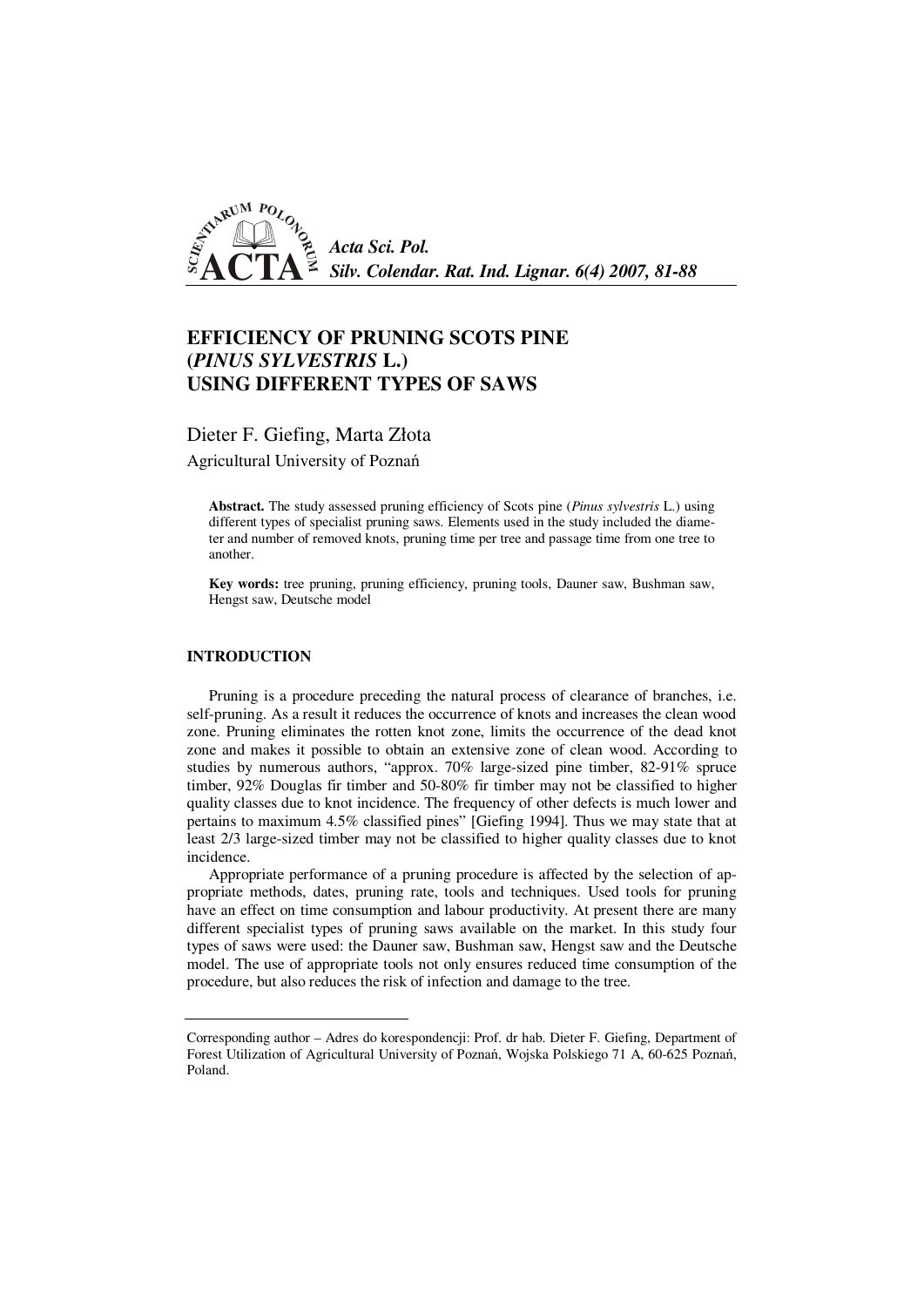### **THE SITE AND METHODOLOGY OF THE STUDY**

Tests were conducted at a seed orchard of Scots pine (*Pinus silvestris* L.), established in 1983 at the Zdrojowa Góra Forest District, the Regional Directorate of State Forests in Piła. Trees were pruned at the age of 12 years to the height of 1.5 m, realizing 1st degree pruning at optimal date. Four types of saws were used: the Dauner, Bushman, Hengst and the Deutsche model. They were, after Giefing [1999]:

- "Bushman" straight saw with a wood handle, of 260 g and saw blade 400 mm long, for pruning up to the height of 2.0-2.2 m,
- "Deutsche model" straight saw with a wood handle, of 150 g and saw blade 350 mm long, for up to the height of 2.0-2.2 m,
- "Hengst" straight large-toothed saw, of 960 g and saw blade 715 mm long; for pruning above the height of 2.0 m, adapted to be mounted on a "Helms" extension arm,
- "Dauner" web-saw of 880 g, with saw blade 500 mm long, and triangular toothing.

A total of 110 trees were pruned in the study. Factors affecting the time consumption and efficiency of the pruning procedure include among others the diameter of branches and their number. For each tree all diameters of removed knots were measured, and classified to the adopted diameter classes: 0.0-3.0 mm, 3.1-5.0 mm, 5.1-7.0 mm and above 7.1 mm. For each tree effective working time  $(T_1)$  and auxiliary time  $(T<sub>2</sub>)$  were measured accurate to 1 s. Effective working time was measured from the moment the saw was put to the first branch until the last branch on a given tree was removed (the time of tool transfer from one branch to the next was very short and it was disregarded). Auxiliary time of labour was the time, which the worker spent moving with the saw after the removal of the last branch on a given tree until the saw was put to the first branch on the next tree. Operation time of labour T constituted the total of effective time of labour  $(T_1)$  and auxiliary time  $(T_2)$ .

#### **RESULTS**

Pines in the plantation were growing at the initial spacing of  $4.0 \times 4.0$  m, and after loosening up it was  $8.0 \times 8.0$  m. A lack of competition and side shading contributed to the excessive growth of lateral branches and stopped self-pruning. The diameter of the thickest removed branches exceeded 8 cm inside bark. It was analysed whether the value of the diameter of removed branches varied depending on the used tool. Analysis of variance showed a lack of statistically significant differences between knot diameters and used tools in the following diameter classes: 3.1-5.0, 5.1-7.0 and 7.0-∞. The only statistically significant differences were found between saw types for knots with a diameter of 0.0 cm to 3 cm. In this case the calculated f value was bigger than the f value from the table ( $f_{\text{obl}} > f_{\text{tab}}$ ) and the value of the actual error p was lower than 0.05. Further analysis of variance using the RIR Tukey test showed that they are differences between the Hengst and Deutsche model saws, and between the Bushman and Deutsche model saws (Fig. 1). These differences probably resulted from the fact that the Deutsche model saws in the diameter class of 0.0-3.0 mm was used to remove the biggest number of knots, the mean number per 1 tree in this class was almost 14, while for the other saws it was from 10 to 12 knots (Fig. 1).

82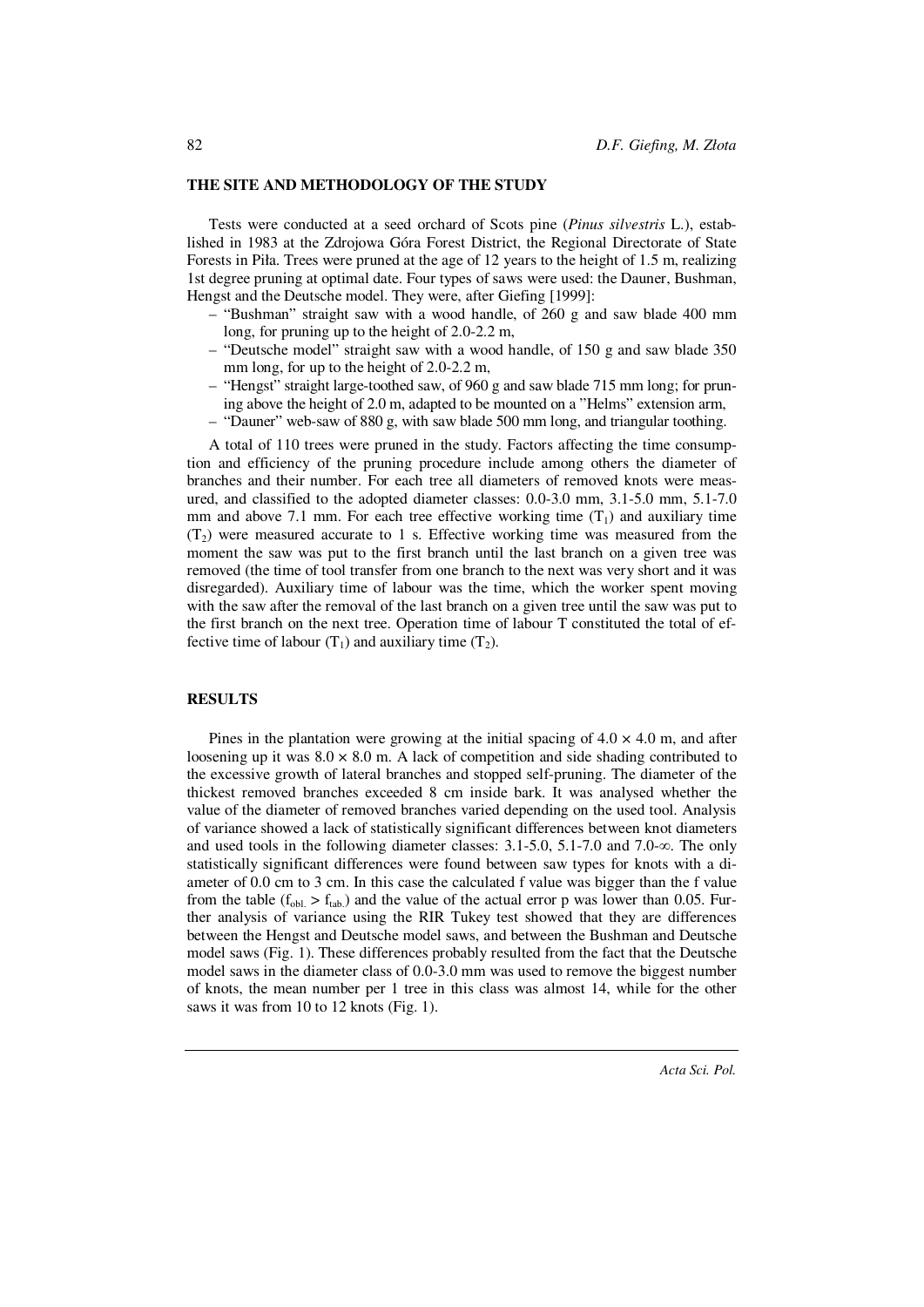| HSD (unequal N); variable 0-3, const. efficiency<br>Marked differences are significant at $p < 0.05$<br>HSD (nierówne N): zmienne 0-3, wydajność stała<br>Zaznaczone różnice są istotne z $p < 0.05$ |                    |                  |                    |                  |  |  |  |
|------------------------------------------------------------------------------------------------------------------------------------------------------------------------------------------------------|--------------------|------------------|--------------------|------------------|--|--|--|
| Types of saws<br>Typy pił                                                                                                                                                                            | $\{1\}$ M = 12.607 | ${2}$ M = 10.036 | $\{3\}$ M = 10.074 | ${4}$ M = 13.815 |  |  |  |
| Dauner $\{1\}$                                                                                                                                                                                       |                    | 0.248359         | 0.276116           | 0.824784         |  |  |  |
| Hengst $\{2\}$                                                                                                                                                                                       | 0.248359           |                  | 0.999994           | 0.040320         |  |  |  |
| Bushman $\{3\}$                                                                                                                                                                                      | 0.276116           | 0.999994         |                    | 0.043269         |  |  |  |
| Deutsche model {4}                                                                                                                                                                                   | 0.824784           | 0.040320         | 0.043269           |                  |  |  |  |

Fig. 1. The RIR Tukey's test for unequal numbers between diameters of removed knots in diameter class from 0.0 to 3.0 cm and used saw types

Rys. 1. Test RIR Tukeya dla nierównych liczebności między średnicą usuwanych sęków w klasie grubości od 0,0 do 3,0 cm a użytymi typami pił

While analysing the number of removed branches in individual diameter classes (Fig. 2) it may be observed that 63% were knots from 0.0 to 3.0 cm in diameter. In terms of the mean number of removed branches from each tree in individual diameter classes using different saw types the values were comparable (Fig. 3). Analysis of variance showed a lack of statistically significant differences between types of saws and the number of knots removed with these saws up to the height of 1.5 m. For knots with a diameter from 0.0 to 3.0 cm on average on 1 tree there were from 10.4 to 13.81, for diameter class of 3.1-5.0 cm there were from 5.27 to 6.52 knots. Bigger knots from the diameter class of 5.1-7.0 cm were fewer, i.e. from 1.1 to 2.06, while for the diameter class of above 7.1 cm there were on average from 1 to 2 per tree. The mean number of knots removed from 1 tree up to the height of 1.5 m ranged from 17 to 19.



Rys. 2. Procentowy udział usuwanych sęków w różnych klasach grubości

*Silvarum Colendarum Ratio et Industria Lignaria 6(4) 2007*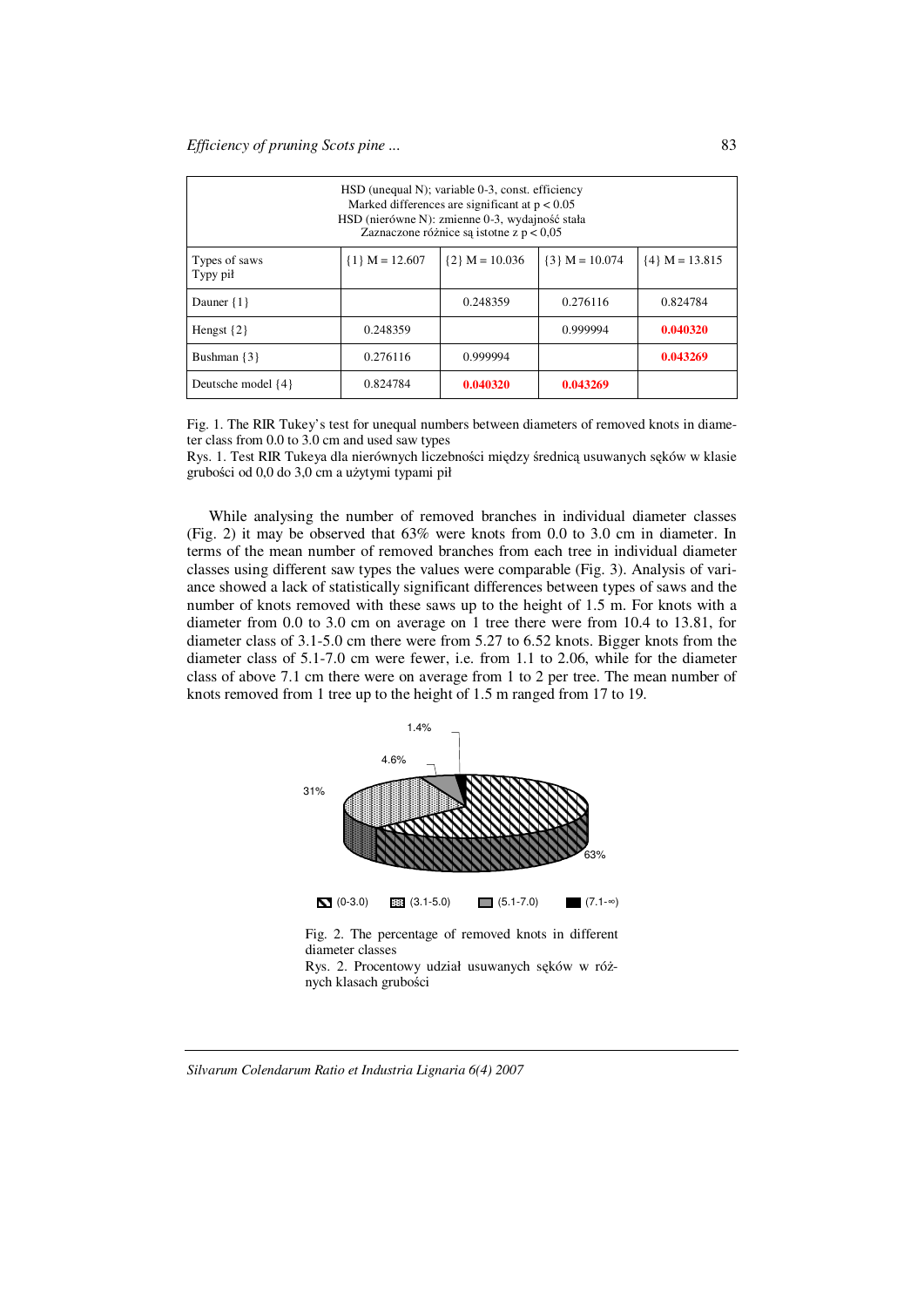

Fig. 3. Mean number of removed knots per 1 tree in a given diameter class



Effective time of pruning per 1 tree depending on the applied types of saws was the most advantageous for the Dauner saw, amounting to 2 min 30 s. The effective time of pruning 1 tree with the Hengst saw was two times longer, i.e. 5 min 12 s (Fig. 4). Oneway analysis of variance for effective time of removing all branches from 1 tree up to the height up to 1.5 m and different types of saws showed that the differences are statistically significant for  $f_{\text{obl}} > f_{\text{tab}}$ . (Fig. 5). Following analysis of variance the RIR Tukey test was performed for unequal sample sizes. Significant differences in pruning time were found between the Hengst saw and the three other saws (Fig. 6). The shortest





*Acta Sci. Pol.*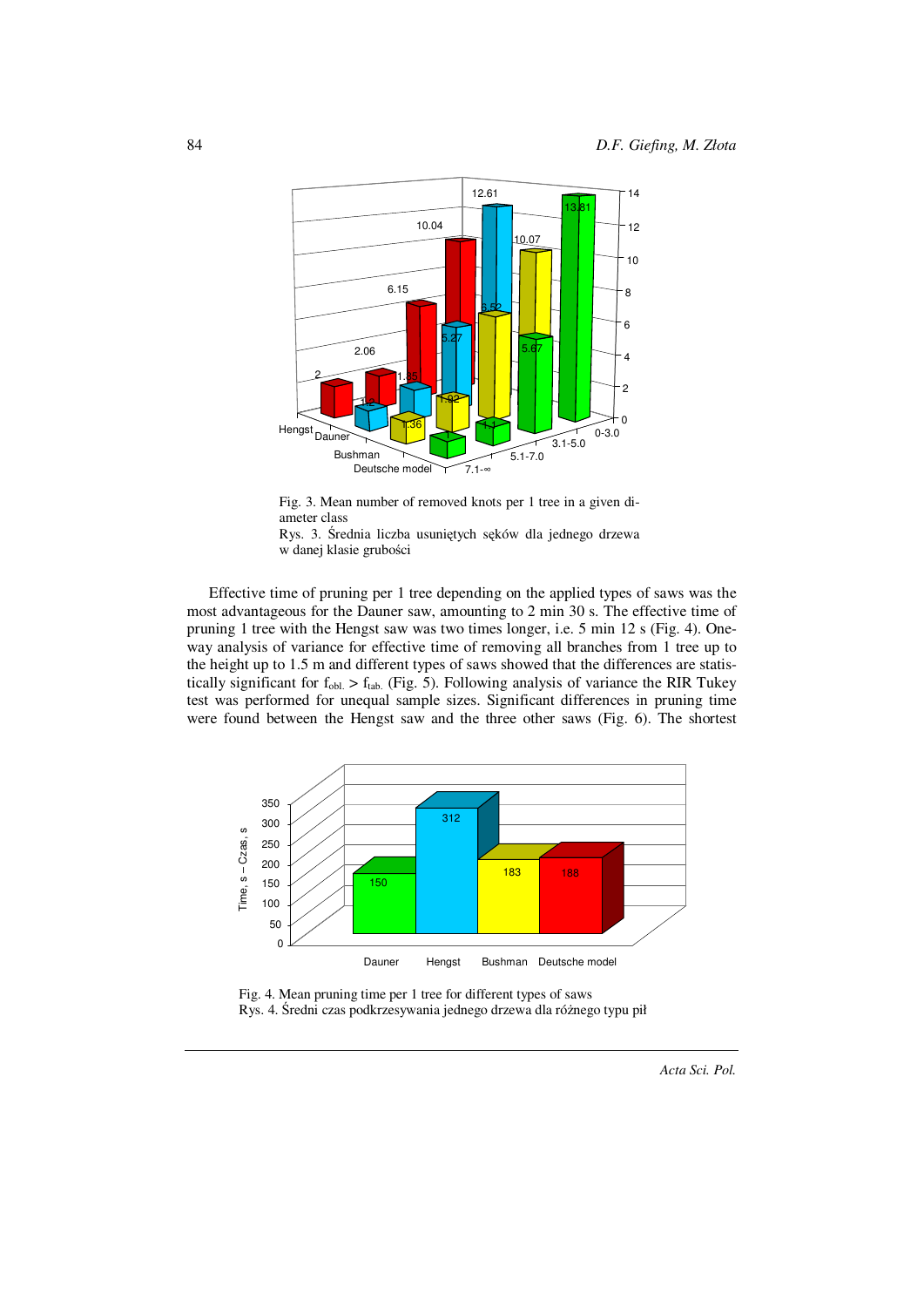| Analysis of variance – Analiza wariancji |           |     |         |          |          |          |  |  |  |
|------------------------------------------|-----------|-----|---------|----------|----------|----------|--|--|--|
| Source of variance<br>Źródło wariancji   | SS        | df  | МS      | F        | Value p  | F test   |  |  |  |
| Type of saw<br>Typy pił                  | 413 012.6 | 3   | 137 671 | 11.63705 | 1.27E-06 | 2.693724 |  |  |  |
| Within one group<br>W obrębie grup       | 1 206 700 | 102 | 11 830  |          |          |          |  |  |  |
| Total – Razem                            | 1619713   | 105 |         |          |          |          |  |  |  |

Fig. 5. Analysis of variance for pruning time for different types of saws Rys. 5. Analiza wariancji czasu podkrzesywania przez różne typy pił

| $\text{HSD}$ (unequal N); variable – mean cutting time (const. efficiency)<br>Marked differences are significant at $p < 0.05$<br>HSD (nierówne N); zmienna – średni czas cięcia (wydajność stała)<br>Zaznaczone różnice są istotne z $p < 0.05$ |                    |                    |                  |                  |  |  |  |
|--------------------------------------------------------------------------------------------------------------------------------------------------------------------------------------------------------------------------------------------------|--------------------|--------------------|------------------|------------------|--|--|--|
| Types of saws $-$ Typy pił                                                                                                                                                                                                                       | $\{1\}$ M = 149.86 | $\{2\}$ M = 312.46 | ${3}$ M = 183.37 | ${4}$ M = 187.74 |  |  |  |
| Dauner $\{1\}$                                                                                                                                                                                                                                   |                    | 0.000139           | 0.670399         | 0.577577         |  |  |  |
| Hengst $\{2\}$                                                                                                                                                                                                                                   | 0.000139           |                    | 0.000297         | 0.000422         |  |  |  |
| Bushman $\{3\}$                                                                                                                                                                                                                                  | 0.670399           | 0.000297           |                  | 0.998927         |  |  |  |
| Deutsche model {4}                                                                                                                                                                                                                               | 0.577577           | 0.000422           | 0.998927         |                  |  |  |  |

Fig. 6. The RIR Tukey's test for unequal numbers of pruning time between different types of saws Rys. 6. Test RIR Tukeya dla nierównych liczebności czasu podkrzesywania między różnymi typami pił

effective time of branch removal was recorded for the Dauner saw. It needs to be remembered that there were no statistically significant differences between parameters of knots in diameter classes of 3.1-5.0, 5.1-7.0 and 7.0- $\infty$ , and the number of removed branches using individual types of saws. Statistically significant differences were found in diameter class of 0.0-3.0, but they did not pertain to the Dauner saw.

While analysing the mean pruning time for saws depending on the diameter of knots also the Dauner saw showed the best efficiency, irrespective of the diameter of knots (Fig. 7), removing all branches in the shortest time.

## **DISCUSSION**

First remarks on the analysis of tools used for pruning come from the turn of the 19th and 20th centuries [Guillebaud 1933, Laar 1966, May 1889, 1890]. Various tools were used for the procedure, but their efficiency or the effect on pruning results were not analyzed. In mid-1900's the first saw for tree pruning appeared on the market [Sterzik 1968], and world literature on the subject presented numerous studies concerning the advantages of this procedure. Results of those studies were transferred to forest practice and were further developed.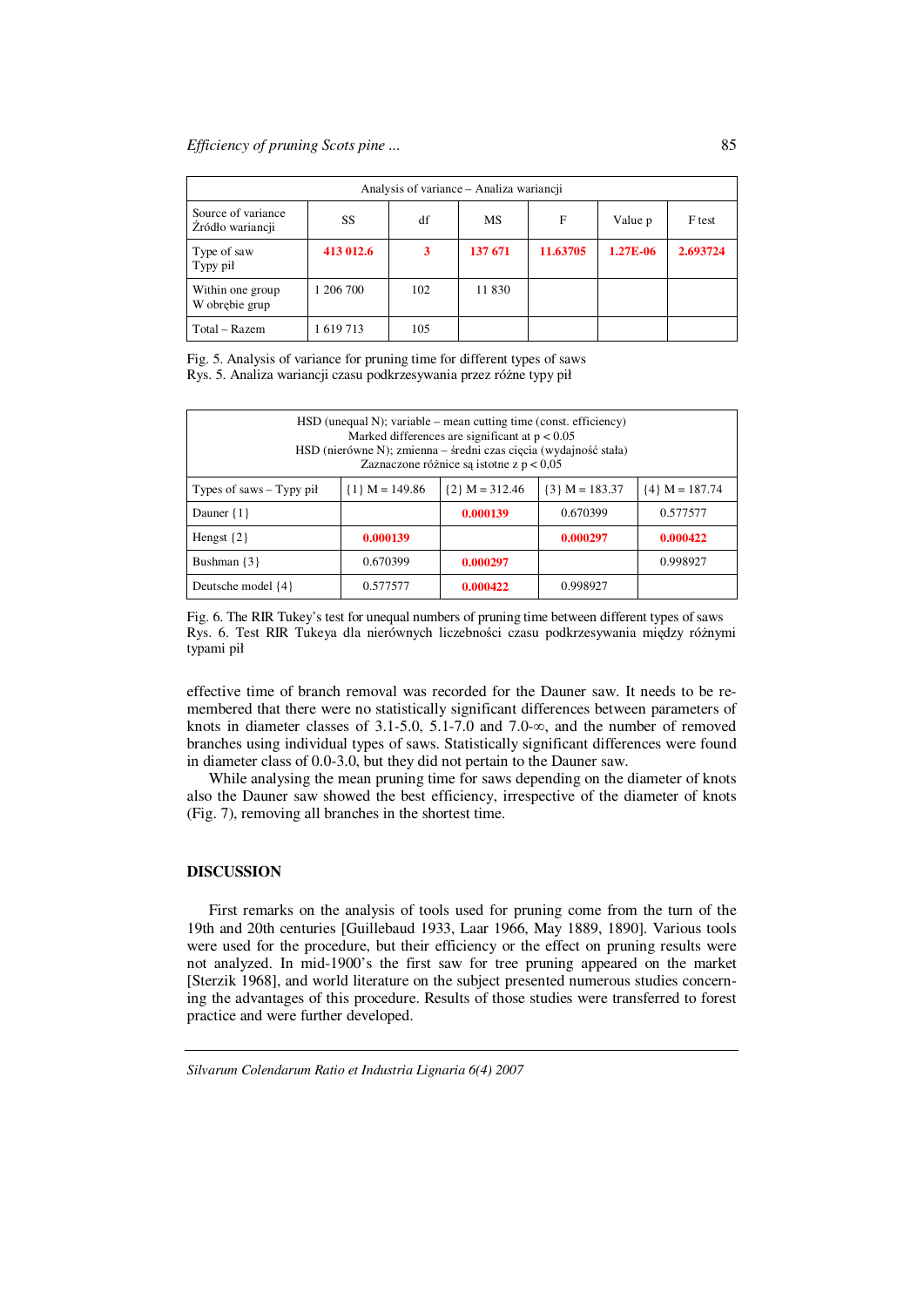

Fig. 7. Mean pruning time depending on knot diameters Rys. 7. Średni czas podkrzesywania w zależności od grubości sęków

This study concerns the effective pruning time of pines growing in a seed orchard. Trees were 12 years and were pruned to the height of up to 1.5 m. Mean effective pruning time of pines with large branches, depending on the used type of saw was as follows: the Dauner saw – 2 min 30 s, the Bushman saw – 3 min 3 s, the Deutsche model – 3 min 8 s, the Hengst saw – 5 min 12 s. Results turned out to be statistically significant (Fig. 6). Trees used in the experiment exhibited strong branching and large knot diameters up to 8 cm inside bark. For comparison, diameters of removed branches in production stands were approx. 3 cm inside bark. In studies by Maćkowiak [1997] and Giefing and Maćkowiak [1998] in production stands the time consumption of pine pruning using different types of saws up to the height of 2.20 m did not vary statistically. Additionally, Łukowski [2003] stated that: "Up to the height of 2 m both in case of the ARS saw and the Bushman saw, the diameter of branches does not have an effect on time consumption of branch clearing". It may be assumed that in case of pruning in production stands to the height of up to 2 m the type of used saw model is of no importance, as obtained results were similar. However, when pruning trees with large-diameter branches, where all removed branches are living, the type of used tool is of some importance.

Other studies confirmed that: "Efficiency of pruning is to a considerable degree dependent on the type of branching of trees" [Giefing et al. 1996]. For this reason publications of world literature [Dummel 1979, Göler and Ravensburg 1970] may not be accepted unquestionably, without their proper verification in Polish pine ecotypes. In the presented studies the largest removed branches had a diameter of 8 cm inside bark. In turn, due to considerable spacing  $(4 \times 4 \text{ m})$  and optimal light availability over the entire length of the crown, the natural self-pruning process was stopped. A similar problem is found in production stands with open crown closure and low stocking degree, where trees exhibit strong branching. "Pruning of stands with loosened spacing and too large spaces occupied by individual trees is very time-consuming. Pines in those areas take the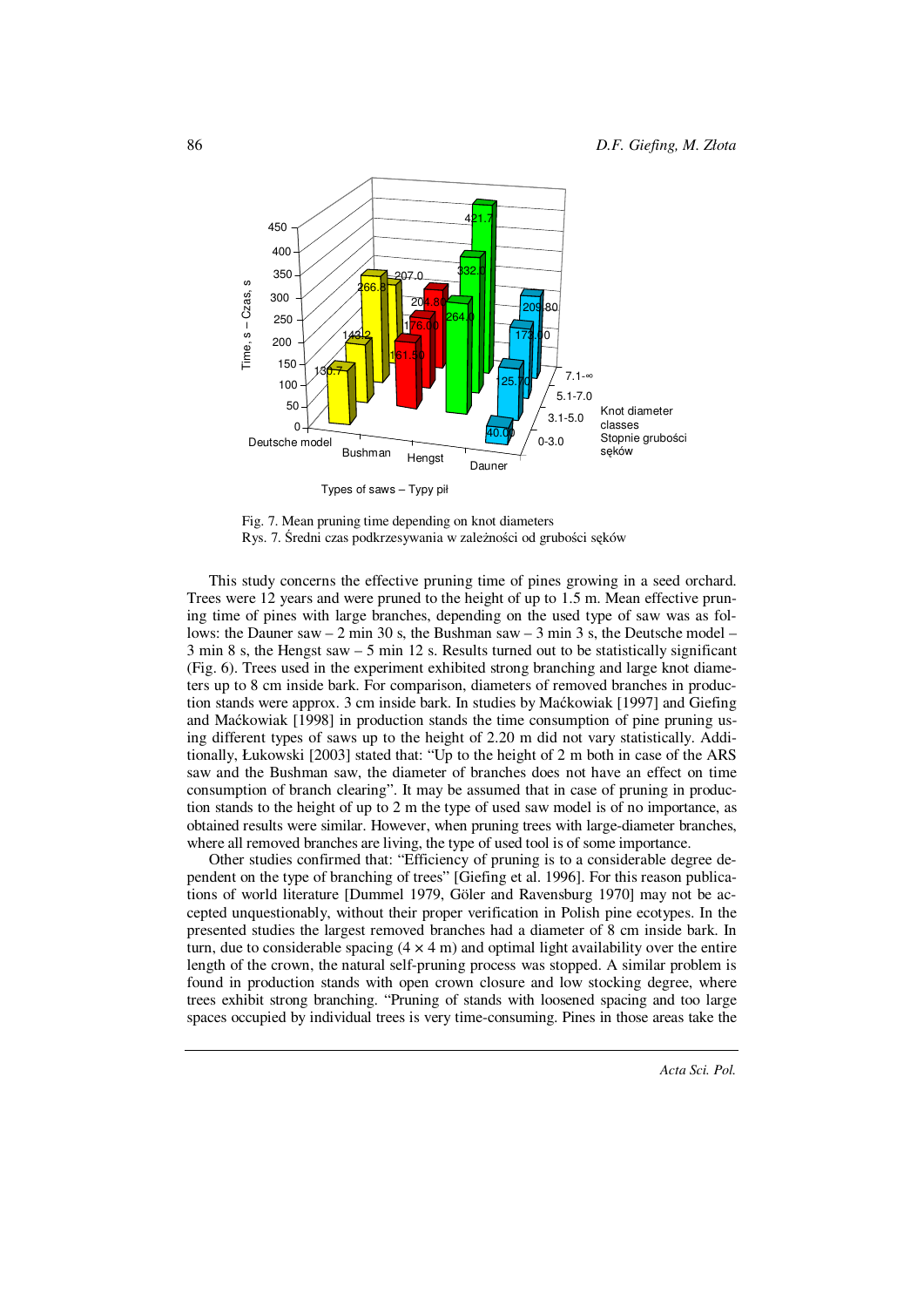character of wolf trees and are so strongly branched that even pruning the lower butt end section of their stems in the 1st class using the conventional method (0.00-2.50 m) is by 35-45% more time-consuming in comparison to closed stands" [Maćkowiak 1997].

The Dauner saw had the lowest mean effective pruning time per 1 tree up to the height of 1.5 m, amounting to 2 min 30 s. In a production stand mean pruning time for 1 tree to the height of up to 2 m using the Dauner saw was 1 min 2 s, while for the Bushman saw it was 54 s [Giefing 1996]. For comparison, the mean pruning time of 1 tree up to the height of 5 m with the Dauner saw was 4.3 min [Maćkowiak 1997]. Thus, pruning of pines with branches being large and growing rank takes 2.5 times longer than in production stands. It needs to be remembered that all removed branches were living. "Removal of living branches in production stands was by approx. 35% more time consuming that cutting dead branches" [Giefing and Łukomski 2005]. Resin bleeding during the procedure was deposited on the blade and as a result slowed the process of branch removal. On the basis of literature on the subject [Giefing and Maćkowiak 1998] it may be observed that production stands, where some branches are dead and their dimensions smaller, the Bushman saw is optimal. After Maćkowiak [1997] it may be stated that time consumption of cutting individual branches during pruning of trees in stands growing in a too fertile site and large-branched, using a given type of tool, differs statistically significantly. The obtained effective time for pruning pine in a typical coniferous forest site was by 25% lower when using a very efficient Dauner saw than it was the case for the same hand-held saw in a forest site. The larger branching rate and branches with larger diameters in a too fertile site make it more difficult to transfer the cutting tool from one branch to another and as a result it prolongs effective time of branch removal. It results from this study that the Dauner saw is recommended for large-branched stands in the 1st pruning class. The Dauner web-saw works excellent in case of strong branching and large diameter knots. Results obtained showed an even two times shorter effective pruning time in comparison with other types of saws.

#### **CONCLUSIONS**

The type of applied tool when cutting living branches up to the height of 1.5 m in case of branches with large diameters in pines has a significant effect on effective time of the performance of the procedure. Differences between types of tools are statistically significant.

Mean pruning time per 1 tree using the Dauner saw was 2 min 30 s. Effective pruning time per 1 tree with the Hengst saw was two times longer, amounting to 5 min 12 s (Fig. 4).

Removal of living branches in large-branched pines in a seed orchard is 2.5 times longer than in production stands.

#### **REFERENCES**

Dummel G., 1979. Rechtzeiten für Douglasienwertästung mit Baumvelo. Forstl. Versuchs-und Forschungsanstalt Bad. Württ., Freiburg, Int. Versuchsbericht, 12.

Giefing D.F., Hołota R., Stefański P., Diameterki J., 1996. Badanie pracy przy podkrzesywaniu drzew – czasochłonność i wydajność [A study of labour input at tree pruning – time consumption and productivity]. Sylwan 140, 1, 37-44 [in Polish].

*Silvarum Colendarum Ratio et Industria Lignaria 6(4) 2007*